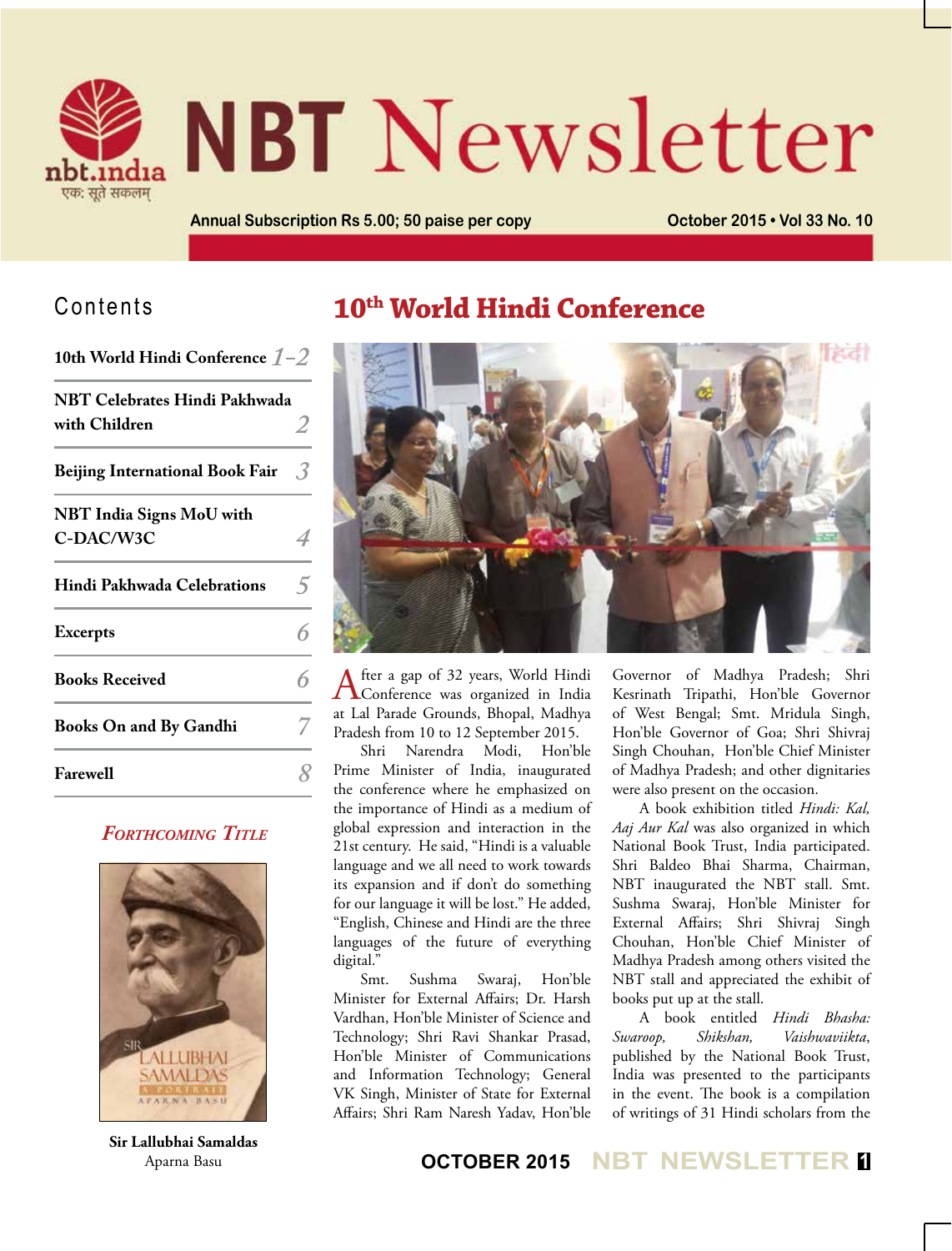country and abroad. The book has been edited by Dr Kamal Kumar Goenka, Dr Mahavir Sharan Jain and Prof. Avanijaish Awasthi.

Shri Baldeo Bhai Sharma, also presided over a discussion on 'Desh Aur Videsh Mein Prakashan: Samasayen Aur Samadhan' in which the speakers highlighted the problems and challenges faced by the publishing industry in India as compared to the publishers of the foreign countries.

On the concluding day of the conference, Shri Rajnath Singh, Hon'ble Minister of Home Affairs in his keynote address said that "Hindi is not only



Rajbhasha (official language) but it is also the language of communication in the country."

"Hindi is the most scientific language of the world," Shri Rajnath Singh added. He felicitated 38 scholars with Hindi Samman on this occasion. It was also announced that the 11th World Hindi Conference will be hosted by Mauritius. Several authors and scholars of Hindi language from over 29 countries attended the conference.

Besides the Chairman NBT, Shri Imran-ul-Haque, Dy. Director (Sales), and Shri Pankaj Chaturvedi, Hindi editor were also part of the NBT team.

## **NBT Celebrates Hindi Pakhwada with Children**

As a part of celebration<br>
Hindi Pakhwada throughout the country, National Centre for Children's Literature (NCCL), a wing of National Book Trust, India organized two interactive sessions with the school children at its Library. These interactive sessions were organized on 2nd and 7th September 2015.

In the first session on 2nd September, Shri Baldeo Bhai Sharma, Chairman, NBT

India, had a lively interaction with the children. While narrating a story from the epic *Mahabharata*, he said that "Yudishtra, the eldest brother of Pandavas, learnt to control his anger by his sincere efforts." He

also talked about Dr APJ Abdul Kalam, former President of India who through his outstanding contribution in the field of science served the nation. He also encouraged children to read newspapers to learn about the happenings in the country and the world.

Shri Rajiv Ranjan, activist and journalist was also present on the occasion. He talked about the need to preserve water and environment for a better living. He also spoke about importance



of adhering to traffic rules in order to avoid accidents. On this occasion, Shri B B Patel, Gujarati language Editor, NBT also narrated folktales to the children.

In the second session on 7th September



2015, Dr Rita Chowdhury, eminent Asamiya author and Director, NBT India, interacted with the children. She urged them to read more and more books and try to express their thoughts as well as feelings of those who cannot express like birds, animals, river, trees etc. through written words. "One should keep on writing again and again to get something worthwhile," she added. The participating children also interacted with

Dr. Chowdhury on the skill of writing.

More than 200 children along with their teachers from the Hope Hall Foundation School and East Point School

> participated in these sessions. Some of the children narrated stories and were presented with NBT books. The children also visited the NBT bookshop and procured NBT publications in various Indian languages.

> Shri Manas Ranjan Mahapatra, Editor, and Head, NCCL welcomed the participants and guests and Smt Mithlesh Anant, Librarian-cum-Documentation Officer of the Trust coordinated as well as offered the vote of thanks in these sessions.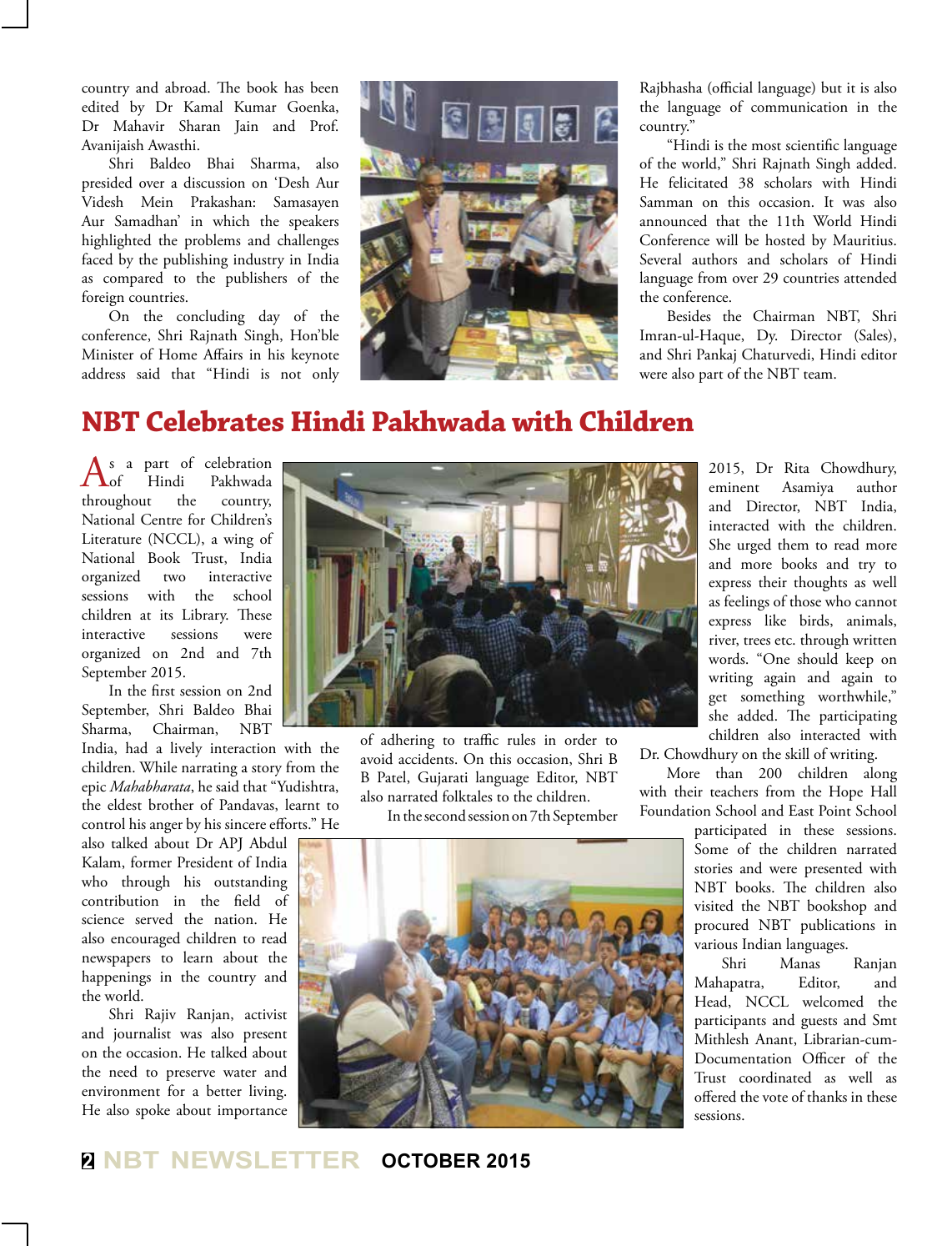## **Beijing International Book Fair**

The 22nd Beijing International<br>Book Fair was held at the China International Exhibition Centre from 26 to 30 August 2015. National Book Trust, India participated in the Fair. The India stand at BIBF was inaugurated by Shri Baldeo Bhai Sharma, Chairman, NBT India.

During the Fair, Shri Baldeo Bhai Sharma had a detailed meeting with Mr. Wu Shangzhi, the Vice-Minister of State Administration of Press, Publication, Radio, Film and Television of the People's Republic of China (SAPPRFT). Both the dignitaries discussed at length the publishing scenario in India and China, and hoped that the upcoming Guest of Honour Presentation of China at the New Delhi World Book Fair 2016 would provide a meaningful platform



(Political), Embassy of India, Beijing attended the meeting.

Spread over an area of 66,000 square meters with 2,400 stands, more than 2300 publishing houses from China and 82 countries attended the Fair. Approximately 300,000 titles were on display, over 1,000 cultural events and seminars were held, and more than 260,000 visitors were meters. The UAE organized its cultural institutions, publishers, and writers to attend the Fair, and held activities to enhance communication in the publishing industry and among writers.

This year BIBF, for first time, organized the 'Hall of International Children's Publications' for children's publishers from China and abroad. Besides



for the engagement of the publishing and intellectual communities of the two countries. Besides other officials of SAPPRFT, Shri Vinod Jacob (Counsellor-Political), Embassy of India, Beijing, and Shri Siddharth Malik, Second Secretary

present during the fair. The rights deals signed at the fair amounted to 4,721, an 8.6% increase from last year.

United Arab Emirates was the Country of Honour at BIBF, with an exhibition area of 1,000 square



the rights trade zone, the 1500-squaremeter,' BIBF Picture Book Exhibition' and the 'Illustration Exhibition' were also put up at the Fair.

This year BIBF organized the tradeactivities such as Beijing International Publishing Forum, BIBF Advanced Seminar on International Rights Trade, CLT-ELT Seminar, BIBF 10+10 Roundtable Meetings, and IDPF@ BIBF International Digital Publishing Forum. Moreover, BIBF launched the first International Children's Publishing Forum, Rights Managers' Salon and the International Translation Grant Presentation. These activities contributed in enhancing communications between publishers from home and abroad.

Shri Kumar Vikram, Editor also represented NBT at the Fair.

**OCTOBER 2015 NBT NEWSLETTER <sup>3</sup>**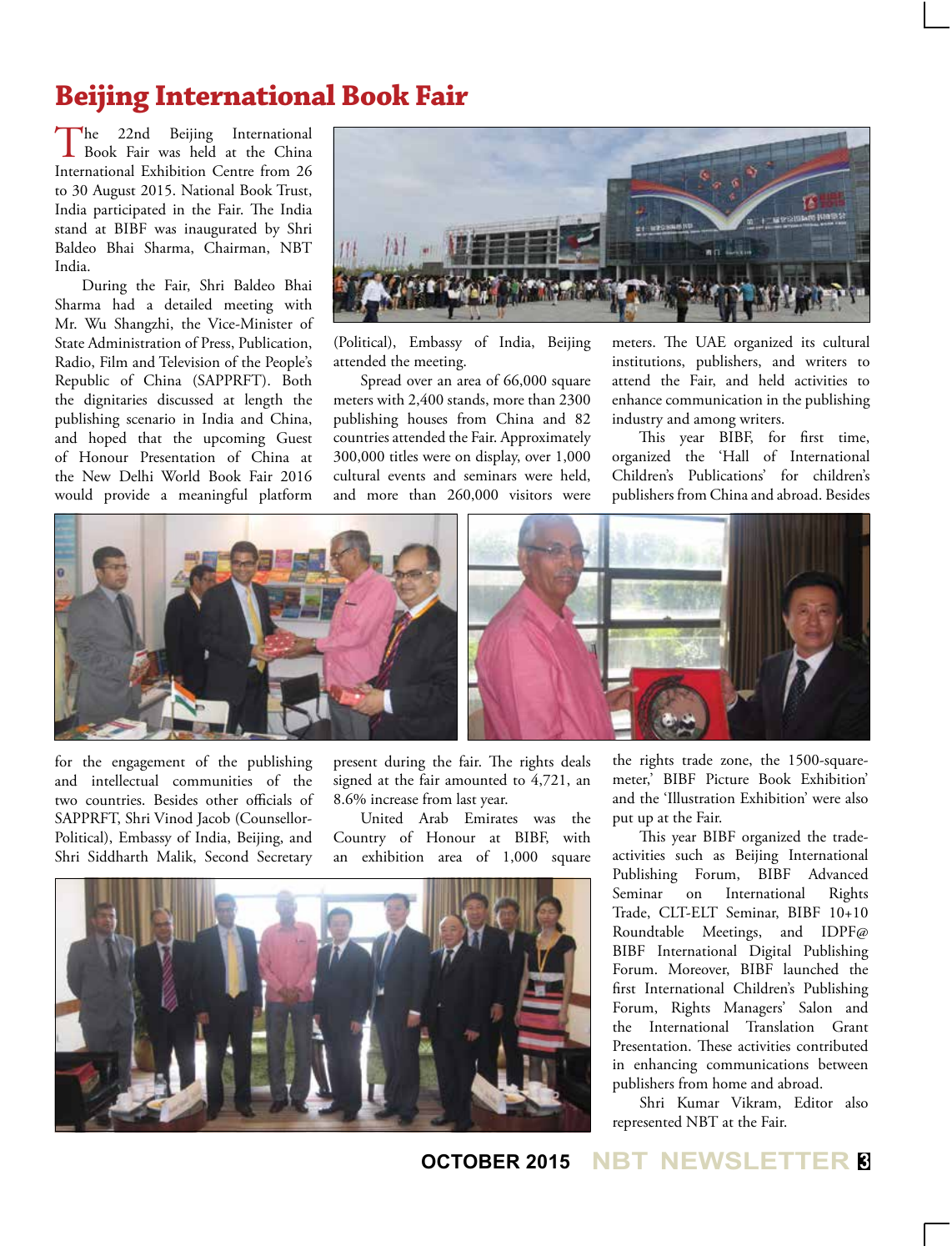## **NBT India signs MoU with C-DAC/W3C**

With a view to facilitate wider dissemination digital publishing technology and innovations, National Book Trust, India signed an MoU with Centre for Development of Advanced Computing (C-DAC), a Scientific Society under Department of Electronics, Information Technology, Ministry of Communication and Information Technology, Government of India. C-DAC is the India Host Office of World Wide Web Consortium

(W3C), the main international standards organization for the World Wide Web (abbreviated WWW or W3).

Mooted as a programme under the 'Digital India' initiatives of the Government of India, the MoU enables NBT to become a W3C Global Member for the purpose of participation in the W3C Consortium activities nationally and internationally, more specifically the 'Digital Publishing Interest Group' (DPUB IG), Web Accessibility and other Open Web Platform technologies.



The MoU to this effect was exchanged between Dr. Rita Chowdhury, Director, National Book Trust, India and Dr. Mahesh Kulkarni, Associate Director, HoD, GIST & WDG, Country Manager - W3C India in the presence of Shri Baldeo Bhai Sharma, Chairman, National Book Trust, India.

Speaking on the occasion, Shri Baldeo Bhai Sharma, Chairman, National Book Trust, India, said, "With this MoU, a new chapter is starting in the activities of NBT and this will enable us to meet the expectations of the publishers in terms

of the role of a facilitator that we are supposed to play. NBT will act as a bridge between Digital publishing technology innovators and digital publishing end users like publishers."

Describing it "as an important day for NBT, Dr. Rita Chowdhury, Director, NBT, said, "National Book Trust, India will endeavour to add new dimensions to Indian publishing in collaboration with C-DAC/W3C. NBT will organise workshops with publishers of

different languages so that a healthy atmosphere of sharing of ideas on these new areas of publishing could be created."

Earlier, Dr. Mahesh Kulkarni gave a brief background of the innovations of CDAC in creating Indian languages technology and standardisation, and hoped that "NBT will be able to help us in getting the inputs and feedback of the requirements of Indian publishers for the global community." Ms. Priyanka Rawal, Busniess Development Lead, W3C India also gave an over of the work of W3C Global.



**About C-DAC:** Centre for Development of Advanced Computing (C-DAC) is the premier R&D organization of the Department of Electronics and Information Technology (DeitY), Ministry of Communications & Information Technology (MCIT) for carrying out R&D in IT, Electronics and associated areas.

**About W3C:** The World Wide Web Consortium (W3C) is an international community where Member organizations, a

full-time staff, and the public work together to develop Web standards. Led by Web inventor Tim Berners-Lee and CEO Jeffrey Jaffe, W3C's mission is to lead the Web to its full potential.

The World Wide Web Consortium achieves its mission by bringing diverse stake-holders together, under a clear and effective consensus-based process to develop high-quality standards based on contributions from the W3C Members, staff, and the community at large.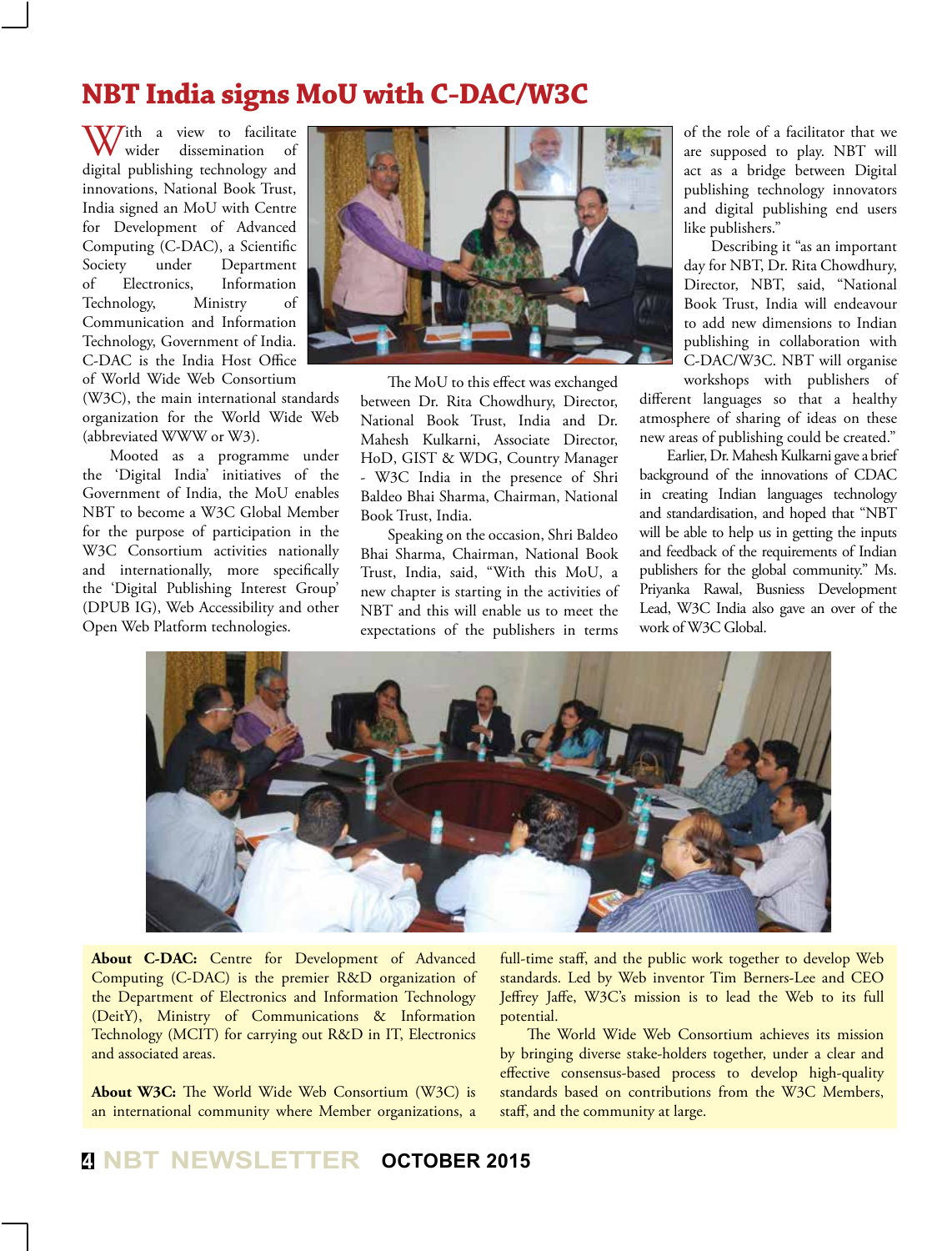## **Hindi Pakhwada Celebrations**

Every year, National Book Trust, India celebrates the Hindi fortnight. This year also, the Hindi Pakhwada was celebrated from 8 to 22 September 2015. On this occasion, NBT organized various competitions including Hindi General Knowledge, Essay writing, Letter and Noting/Drafting used in official work etc. NBT employees participated in these competitions with great enthusiasm.

On the last day of Pakhwada, NBT organized a lecture on the topic 'Raj Bhasha Prem Ki Zaroorat' at its premises. Dr Leela Dhar Mandloi, eminent author and former Director General, All India Radio and Doordarshan delivered the lecture.



Talking about the usage of Hindi language in government organisations, he said, "Not more than 200 words are required in the official work and the same draft is used over and over again by making a few changes." He felt that one may try to use his own words rather than sticking to a particular draft.

He also spoke about the apathy of people towards Hindi. He said, "Though people know Hindi, they try to speak in English only. It has become a language of status." He added, "If you travel across the country and interact with people, they will either converse in their own mother-tongue or English as they are not acquainted with Hindi. This situation could have been avoided, if we focused on learning the third language also."

He opined, "We must love our mother-tongue as it gives us a freedom to express feelings in a better way and helps to build cordial relationship. Mothertongue is a friend, a companion and a guide. Therefore, we must have affection for our language."

Shri Baldeo Bhai Sharma, Chairman, NBT also spoke on the occasion. He said that "Hindi, historically, was promoted more by non-Hindi speaking people. He mentioned, notably, the names of Mahatma Gandhi, Lokmanya Bal Gangadhar Tilak, Dharmanand among others, who played



a crucial role in the freedom struggle. He added, "Mahatma Gandhi advocated the use of Hindi as a contact language." He also talked about Father Camille Bulcke who came to India, learnt Hindi and later compiled the first English-Hindi Dictionary. He also expressed happiness at the number of participants turned up

for the competitions, especially those from non-Hindi regions of the country. He encouraged the officials and the employees of the Trust to increase the use of Hindi in their day-to-day work.

Dr Rita Chowdhury, Director, NBT in her brief address observed that "it is only the mother tongue that can give a feeling." On the importance of Hindi, she said that, "Hindi as our Rajbhasha is an important tool of communication particularly in a country like India where there are many languages."

On this occasion, prizes were also distributed to the NBT employees who successfully participated in the competitions held during the Pakhwada. Participants



include Shri Bhagyendra Bhai Patel, Shri Shailesh Kumar, Shri Rajan Kumar, Ms Poonam Madhukar, Ms Surekha Sachdeva, Shri Dwijendra Kumar, Ms Vasundhara Lal, Ms Poonam Rani Jain, Shri Narender Kumar, Shri Surendra Kumar Arya, Ms Sunita Madan, Ms Ekta, Shri Sandeep Kumar, Ms Shefali and Ms Savita.

The programme was coordinated by Shri Rakesh Kumar, Hindi Officer, NBT India, and Ms Alpna Bhasin, Hindi Translator.





**OCTOBER 2015 NBT NEWSLETTER <sup>5</sup>**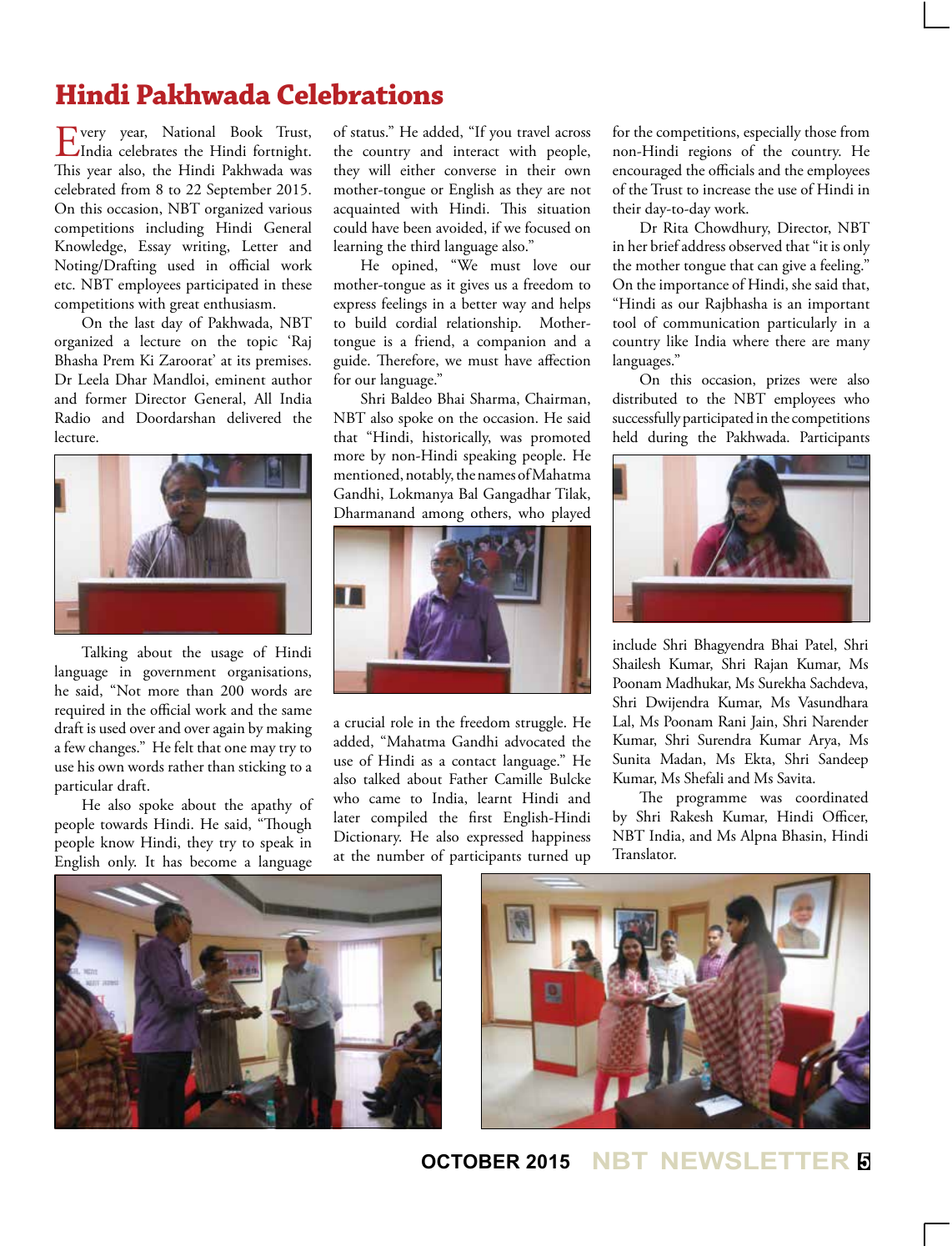## **Excerpts**

NBT has brought out a publication titled *The Glass is Half Full* written by Kalpana Mathur. Herein we reproduce an excerpt from the chapter 'The Way to Win: Perseverance'.

A child learning to walk falls over 240 times on an average. Every time, another effort, one more attempt to take a step. But it is never, "I can't!"

*Eternal Question*: Can I do it ?

*Reflection*: Like the child who continues his persistence until he can walk, likewise successful people never give up. They never accept defeat. Quitting is the easiest thing to do because it is effortless. But success requires staying on the course and persisting. Trials in life can become triumphs depending on our capacity to endure.

Perseverance means not to surrender. It means trying one more time such that it becomes try and try again. When we give ourself another chance, very often we can do it. At the same time, it also means striving intelligently to learn from mistakes and attempt again. It took Thomas Edison, approximately 10,000 experiments to invent the perfect set-up for the electric light bulb. Gift of choice is unique only to human beings: do it;

## **Books Received**

*Lectures on The Indian Evident Act*; Justice U.L. Bhat; Universal Law Publishing Co., A-73/1, G.T. Karnal Road Industrial Area, Delhi-110033; 978-93-5035-523-7; Rs. 475

Justice Bhat, former Chief Justice of Guwahati High Court and High Court of Madhya Pradesh had delivered lectures on law of evident and various branches of civil and criminal law



in various centres of training for judges



**The Glass is Half Full**  Kalpana Mathur 978-81-237-7331-5; Rs 150

don't do it; do it alternatively.

Difficulties can be perceived as stumbling blocks or stepping stones; problems or opportunities. While walking the path of life, stones will definitely come in the way. People with determination build bridges out of these to move ahead. Others simply stop and quit. They build a wall of such obstacles to justify their inactions or readiness to stop trying.

Somewhere along the way, we stop believing in our capability to achieve. No doubt, some actions will lead to failure but such setbacks have to be encountered with a will to achieve. Challenge your abilities with persistence. Top of the chart, 'The Beatles' were rejected by Decca Records on the ground that guitar groups were on the way out and the Beatles had no future in show business. However, they went on to become the most commercially successful English rock band in the history of popular music.

A mother has to nurture the foetus in her womb for nine months. She has to grow it as her flesh and blood through all the pain, discomfort and restrain. Only then is she blessed with a child. Can she give up or accelerate the natural process? Can she give birth to a healthy child without perseverance? Can she fulfill her expectation of becoming a mother in haste?

Difficulties in life do not come to destroy you but to help you realize your hidden potential like a gem which needs to be polished against a hard surface to be made exquisite. Stay precious and value yourself.

*"If you don't quit or give up, you can* 

and judicial academies. This book is a collection of such lectures with necessary updates. It deals with all important aspects of law of evidence in India and refers to over two thousand decisions of courts in India and abroad.

*Creation and Evaluation*; Dr Vijay Vishal; Popular Book Depot, Dhamani Street, Chaura Rasta, Jaipur; 978-93- 83127-04-7; 978-81-86098-13-4; Rs 800

The book is based on two collections of poems by the author namely 'Speechless Messages' and 'Parting Wish', both pubished by Writers Workshop, Calcutta, which were well received and complemented. The range of the poems

is as wide and varied as life itself. These two texts of poetry are followed by their reviews and research articles written by established names in the world of poetry and criticism. The



book celebrates creativity followed by objectivity. The poet creates while the critic evaluates. When this compilation of poetry and criticism is served on the lovers of poetry, they relish this poetic feast all the more.

## **<sup>6</sup> NBT NEWSLETTER OCTOBER 2015**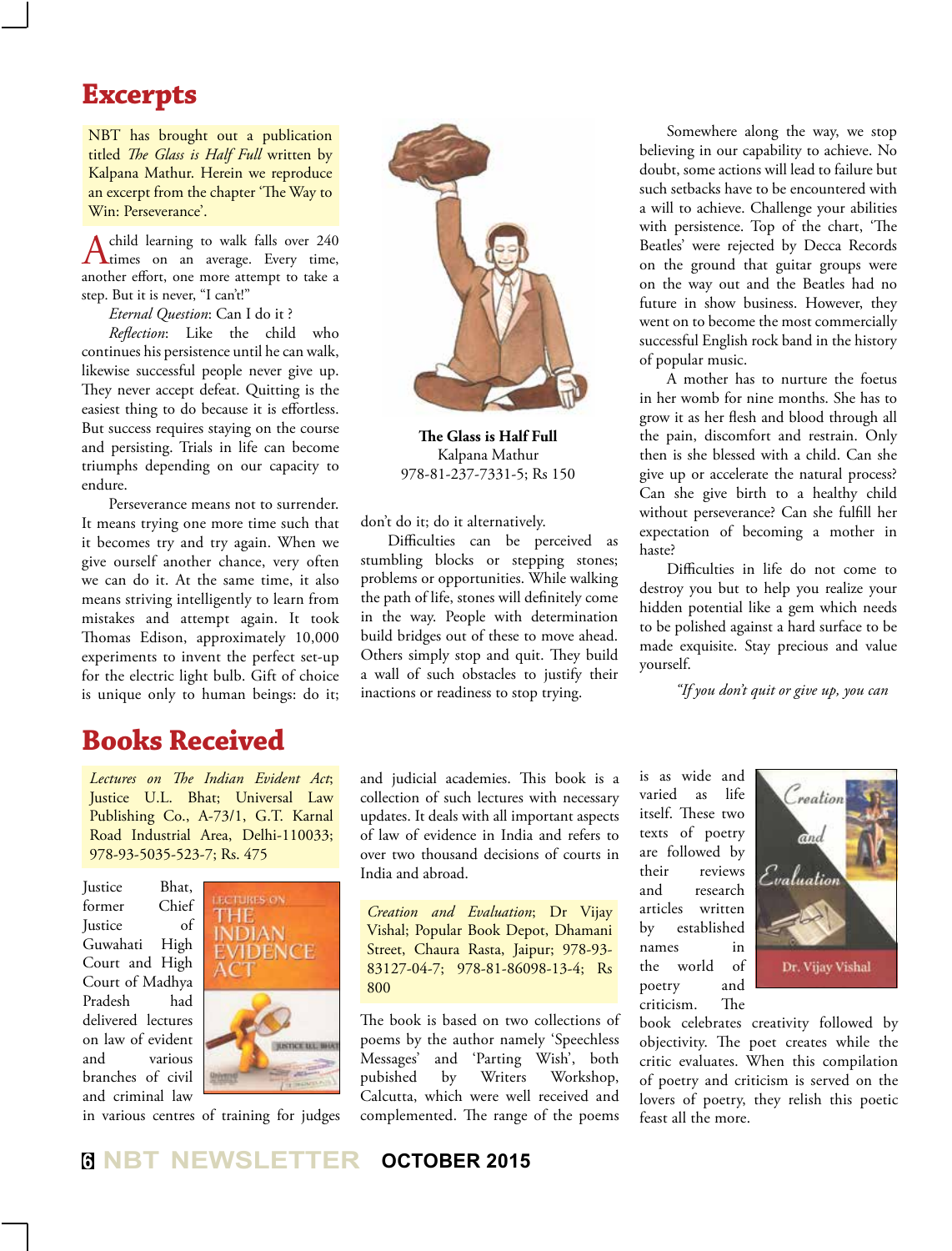## **Books On and By Gandhi**

On 2nd October, the nation celebrates the birthday of Mahatma Gandhi. To promote the ideals and values that Mahatma Gandhi stood for, both in his life and in his writings, the NBT continues to publish select books on and by Gandhi. - *Editor*

#### **Bapu (Part I)**

F C Freitas 81-237-1026-7 / Rs 14 The story of Gandhi from his birth till the Dandi March in pictures and words.

## **Bapu (Part II)**

F C Freitas 81-237-1025-9 / Rs 16 This sequal to Part I tells about Gandhi's arrest following the Salt Satyagraha and ends with his assassination.



#### **Stories from Bapu's Life** Uma Shankar Joshi

978-81-237-0508-8 / Rs 19

In this book, the noted Gujarati writer relates some interesting episodes from Bapu's life. Written in a simple and heartwarming style, the stories will appeal to children.



#### **Gandhi-Nehru Correspondence: A Selection**

Arjun Dev (Ed.) 978-81-237-6125-1 Rs 95 (PB) 978-81-237-6126-8 Rs 350 (HB)

Spanning a period of about 26 years, this collection brings together select correspondence between Gandhi and Nehru. Together they portray a strikingly unique relationship that was not only personal but also political.



#### **Gandhi-Patel: Letters and Speeches**

Neerja Singh (Comp.) 978-81-237-5556-4 / Rs 60 (PB) 978-81-237-5557-1 / Rs 250 (HB) This collection brings out some of the significant correspondences between Gandhi and Patel, their mutual respect for each other and also the differences between the two on various matters.

#### **Gandhiji and His Disciples** Jayant Pandya

978-81-237-1116-4 / Rs 45

This book is the story<br>of twelve eminent twelve eminent Gandhians, their initiation and shaping of their personalities by the Mahatma and their contribution to humanity.

#### **Gandhi: A Life**

Krishna Kripalani 978-81-237-0646-7 / Rs 60

Mahatma Gandhi lived, suffered and died for his people. Yet it is not in relation to this country alone that his life has significance. Nor is it only as a patriot or revolutionary reformer that he will



**GANDHIII** 

be remembered by future generations. An interesting and absorbing account of the life and achievements of Mahatma Gandhi.

#### **Gandhi: The Writer**

Bhabhani Bhattacharya 81-237-3792-0 / Rs 70 Gandhi's growth as one of the most influential personalities of modern times is matched in no measure by his growth as a prolific writer of considerable influence. It



takes us on a fascinating journey into the inner workings of Gandhi as a writer.

#### **Gandhi's India: Unity in Diversity**

978-81-237-5213-6 / Rs. 40

Gandhiji's basic ideas underwent no change during the forty years of his active public life, but their expression and application varied according to circumstances. This is a brief anthology of Gandhiji's views.

#### **Pen-Portraits and Tributes by Gandhiji** U S Mohan Rao

81-237-0260-7 / Rs 30

The book is a collection of Gandhiji's sketches and tributes on some of the eminent personalities of his times who influenced him greatly. It throws light on a fascinating aspect of Gandhiji's personality; his observations and the ability to penetrate the innate goodness of human nature in a few words.

#### **The Mahatma and the Poet**

Sabyasachi Bhattacharya (Comp.) 978-81-237-2201-X / Rs 65 (PB) 81-237-2202-3 / Rs 125 (HB)

Put together from various published and unpublished sources, this book is a collection of letters and debates exchanged between Mahatma Gandhi and Rabindranath Tagore between 1915 and 1941.



**What is Hinduism?** Mahatma Gandhi 81-237-0927-7 / Rs 35

A selection of Gandhiji's articles drawn mainly from *Young India*, the *Harijan* and the Navajivan on Hinduism. Written on different occasions, these articles present a picture of Hindu Dharma in all its richness, comprehensiveness and sensitivity to the existential dilemmas of human existence.

## **Back to the Sources: A Study of Gandhi's**

The title of the study indicates a dissatisfaction on the part of its author with much of the material that has so far been written on Gandhi on education. The writer attempts to



**Basic Education** Henry Fagg 81-237-3969-9 / Rs 45